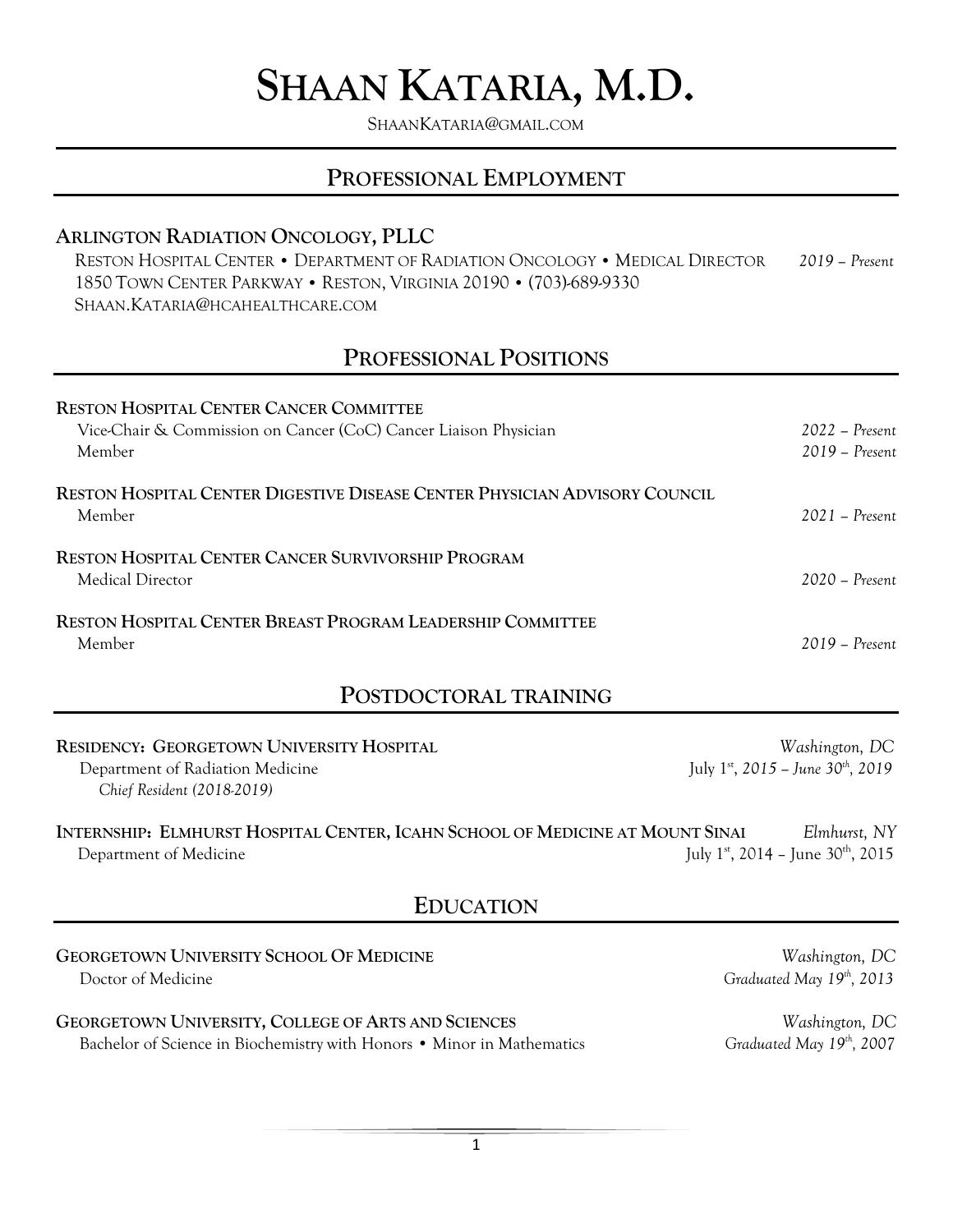#### **AMERICAN BOARD OF RADIOLOGY, RADIATION ONCOLOGY**

PARTICIPATING IN MOC CERTIFYING ORAL BOARD EXAMINATION *Passed May 2021* CLINICAL ONCOLOGY *Passed July 2019* MEDICAL PHYSICS FOR RADIATION ONCOLOGY *Passed July 2018* RADIATION & CANCER BIOLOGY *Passed July 2018*

# **LICENSURE**

#### **VIRGINIA STATE MEDICAL LICENSE #0101266796, ISSUED 5/2/2019, CURRENT VIRGINIA STATE DEA REGISTRATION, ACTIVE**

## **PROFESSIONAL SOCIETY MEMBERSHIPS**

| $2016$ – Present |
|------------------|
| $2015$ – Present |
| 2014 – Present   |
| $2018 - 2020$    |
| $2015 - 2019$    |
| $2016 - 2017$    |
|                  |

# **PUBLICATIONS**

Repka MC, Cresswell M, Lischalk JW, Carrasquilla M, Forsthoefel M, Lee J, Lei S, Aghdam N, **Kataria S**, Obayomi-Davies O, Collins BT, Suy S, Hankins R, Collins SP. "Rationale for Utilization of Hydrogel Rectal Spacers in Dose Escalated SBRT for the Treatment of Unfavorable Risk Prostate Cancer" *Frontiers in Oncology*. vol. 12. 13 March. 2022 doi:10.3389/fonc.2022.860848

Aghdam N, Pepin A, Buchberger D, Hirshberg J, Lei S, Ayoob M, Danner M, Yung T, Kumar D, Collins BT, Lynch J, **Kataria S**, Suy S, Collins SP. "Stereotactic Body Radiation Therapy (SBRT) for Prostate Cancer in Men With a High Baseline International Prostate Symptom Score (IPSS ≥ 15)" *Frontiers in Oncology*. vol. 10 1060. 3 Jul. 2020, doi:10.3389/fonc.2020.01060

Pepin A, Aghdam N, Shah S, **Kataria S**, Tsou H, Datta S, Danner M, Ayoob M, Yung T, Lei S, Gurka M, Collins BT, Krishnan P, Suy S, Hankins R, Lynch J, Collins SP. "Urinary Morbidity in Men Treated With Stereotactic Body Radiation Therapy (SBRT) for Localized Prostate Cancer Following Transurethral Resection of the Prostate (TURP)" *Frontiers in Oncology*. vol. 10 555. 5 May. 2020, doi:10.3389/fonc.2020.00555

Repka MC, Suy S, **Kataria S**, Kole TP, Paydar I, Collins BT, Lischalk JW, Obayomi-Davies O, Collins SP. "Overview of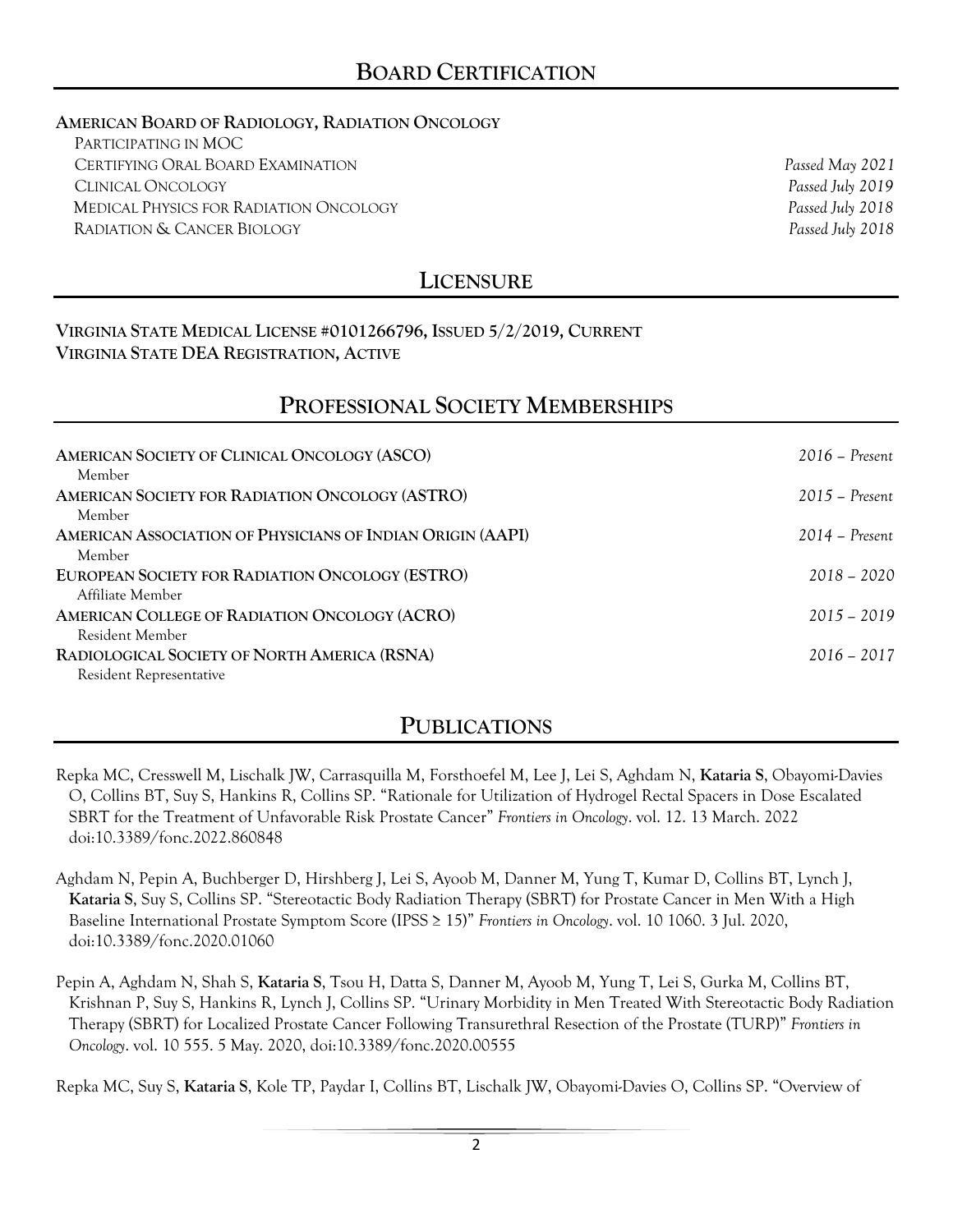Toxicity Outcomes with Prostate SBRT and Comparison to other Treatment Interventions (Urinary, Rectal and Sexual Outcomes)." Stereotactic Radiosurgery for Prostate Cancer. Edited by Michael J. Zelefsky. Springer. 2019. pp 111-127.

- Lischalk JW, Chen H, Repka MC, Campbell, L, Obayomi-Davies O, **Kataria S**, Kole TP, Rudra S, Collins BT. "Definitive hypofractionated radiation therapy for early stage breast cancer: Dosimetric feasibility of stereotactic ablative radiotherapy and proton beam therapy for intact breast tumors." *Advances in Radiation Oncology*. 2018 June 11. doi.org/10.1016/j.adro.2018.05.002
- Repka MC, Aghdam N, **Kataria S**, Campbell L, Suy S, Collins SP, Anderson E, Licshalk JW, Collins BT. "Five-fraction SBRT for ultra-central NSCLC in-field recurrences following high dose conventional radiation." *Journal of Radiation Oncology.* 2017 Oct 19;12(1):162. doi: 10.1186/s13014-017-0897-6
- **Kataria S**, Koneru H, Guleria S, Danner M, Ayoob M, Yung T, Lei S, Collins BT, Suy S, Lynch JH, Kole T, Collins SP. "Prostate-Specific Antigen 5 Years following Stereotactic Body Radiation Therapy for Low- and Intermediate- Risk Prostate Cancer: An Ablative Procedure?" *Frontiers in Oncology*. 2017 Jul 24;7:157. doi: 10.3389/fonc.2017.00157. eCollection 2017.
- Lischalk JW, Woo S, **Kataria S**, Aghdam N, Paydar I, Repka MC, Anderson E, Collins BT. "Long-term outcomes of stereotactic body radiation therapy (SBRT) with fiducial tracking for inoperable stage I non-small cell lung cancer (NSCLC)." *Journal of Radiation Oncology*. 2016;5(4):379-387. doi: 10.1007/s13566-016-0273-4. Epub 2016 Aug 20.
- Collins BT, Oermann EK, **Kataria S**, Jamis C, Vahdat S, Chen L, Suy S, Collins SP, Anderson E. "CyberKnife with Fiducial Tracking for Inoperable Peripheral Stage I Non-Small Cell Lung Cancer (NSCLC): Locoregional Control and Overall Survival Outcomes." The Revolution of Robotic Stereotactic Radiotherapy (Robotic Radiosurgery) in Lung Cancer. Nova Science Publications 2014 p133-142.

## **ABSTRACTS**

- **Kataria S**, Obayomi-Davis O, Lischalk JW, Repka MC, Danner M, Suy S, Collins SP, Elie G, Campbell L, Rashid A, Makariou E, Rudra S, Collins BT. "Robotic Stereotactic Accelerated Partial Breast Irradiation For Early Stage Breast Cancer: 5 Year Results of a Single Institution Pilot Study." Poster Presentation. ASTRO 2019. Chicago, Illinios. September 16, 2019.
- Aghdam N, **Kataria S**, Pernia M, Hall C, O'Connor T, Campbell L, Suy S, Collins SP, Krochmal R, Anderson E, Collins BT, Lischalk JW. "Early stage NSCLC (ES-NSCLC) with gross endobronchial disease (GED) predicts for worse overall survival (OS) after treatment with 5-fraction stereotactic body radiation therapy (SBRT)." Poster Presentation. ASTRO 2019. Chicago, Illinois. September 16, 2019.
- Forsthoefel M, Burlile J, Lane S, Tsou H, **Kataria S**, Aghdam N, Danner M, Yung T, Ayoob M, Lischalk JW, Collins BT, Suy S, Collins SP. "Testosterone recovery following short course androgen deprivation therapy and stereotactic body radiotherapy correlates closely with improvements in patient-reported hormonal and sexual domain scores." Poster Presentation. ASTRO 2019. Chicago, Illinois. September 16, 2019.
- **Kataria S**, Aghdam N, Repka MC, Pernia M Campbell L, Suy S, Collins SP, Anderson E, Lischalk JW, Collins BT. "Stereotactic Body Radiation Therapy (SBRT) with Fiducial Tracking for Medically Inoperable Peripheral Stage I Non small Cell Lung Cancer (NSCLC): Final Report." Poster Presentation. ESTRO 2019. Milan, Italy. April 26, 2019.
- Aghdam N, **Kataria S**, Pernia M, Hall C, O'Connor T, Campbell L, Suy S, Collins SP, Krochmal R, Anderson E, Lischalk JW, Collins BT. Central airway gross endobronchial disease as a predictor of clinical outcomes for early stage non-small cell lung cancer treated with 5-fraction fiducial-based stereotactic body radiation therapy." Poster Presentation. ESTRO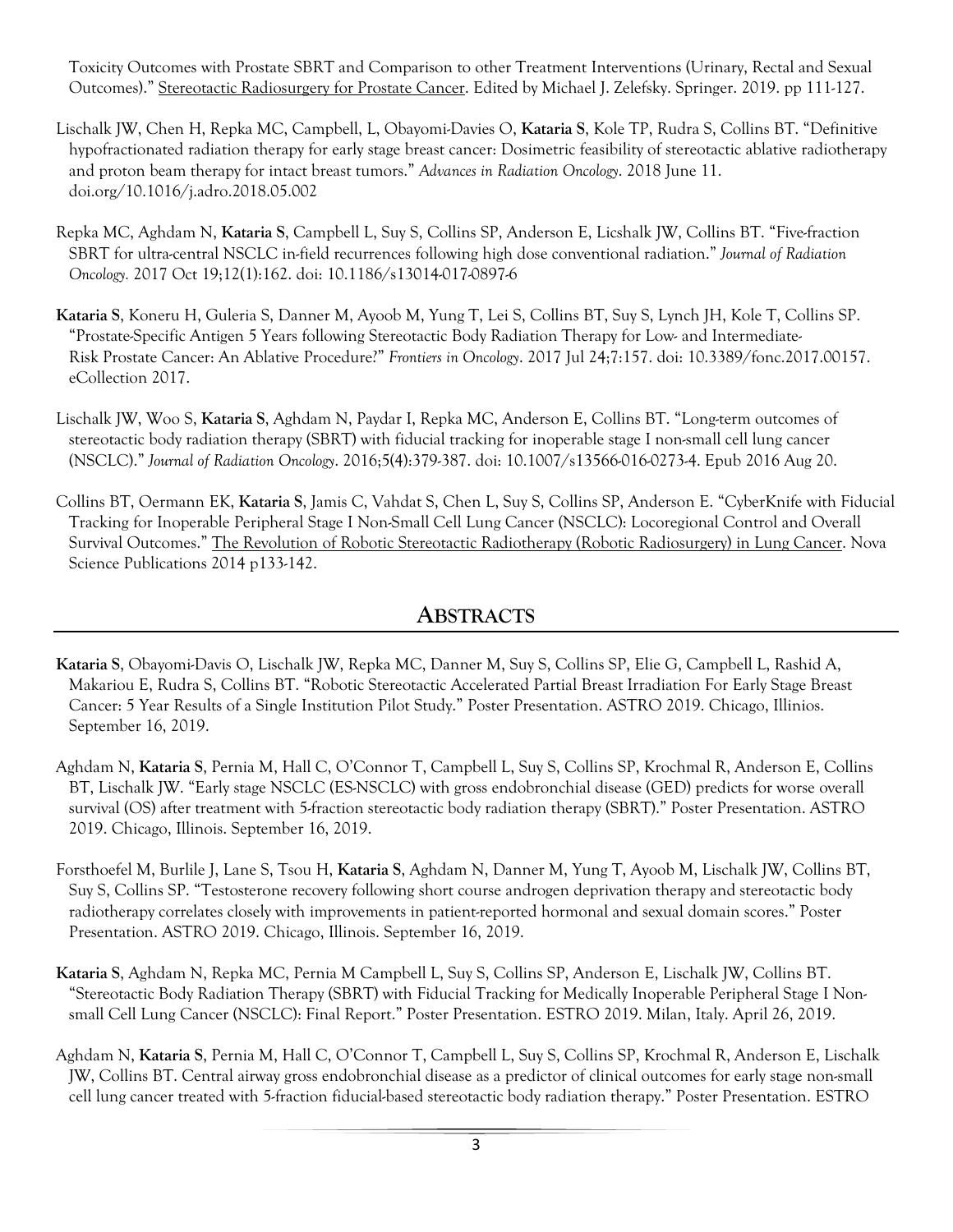2019. Milan, Italy. April 26, 2019.

- Aghdam N, **Kataria S**, Danner M, Ayoob M, Yung T, Lei S, Kumar D, Collins BT, Lischalk JW, Dritschilo A, Suy S, Lynch, J, Collins SP. "Stereotactic Body Radiation Therapy (SBRT) for Unfavorable Prostate Cancer: The Georgetown University Experience." Poster Presentation. ESTRO 2019. Milan, Italy. April 26, 2019.
- Salari K, Aghdam N, Gersony L, Danner M, Ayoob M, Yung T, **Kataria S**, Lei S, Collins BT, Lischalk JW, Dritschilo A, Suy S, Lynch J, Collins SP. "Predictors of Prostate Cancer-Specific Anxiety Following Stereotactic Body Radiation Therapy (SBRT) for Clinically Localized Prostate Cancer." Poster Presentation. ASCO GU 2019. San Francisco, California. February 14, 2019.
- **Kataria S**, Hong R, McRae D, Cernica G, Foust M, Nasr N. "Rectal Dose Reduction Using Perirectal Hydrogel Spacers in Men with Prostate Cancer Treated with Stereotactic Ablative Radiation Therapy (SABR)." Poster Presentation. ASTRO 2018. San Antonio, Texas. October 23, 2018.
- **Kataria S**, Obayomi-Davies O, Paydar I, Campbell L, Collins SP, Rudra S, Collins BT. **"**Stereotactic Partial Breast Irradiation for Early Stage Breast Cancer: Early Outcomes." Poster Presentation. ESTRO 2018. Barcelona, Spain. April 20, 2018.
- **Kataria S**, Tsou H, Subhradeep D, Gurka M, Lei S, Ayoob M, Danner M, Yung T, Collins BT, Krishnan P, Suy S, Lynch J, Collins SP. "Urinary Toxicity in Men Treated with Stereotactic Body Radiation Therapy (SBRT) for Localized Prostate Cancer Following Procedures for Benign Prostatic Hyperplasia (BPH)." Poster Presentation. ASCO GU 2018. San Francisco, California. February 8, 2018.
- **Kataria S**, Oskoui E, Aghdam N, Repka MC, Campbell L, Suy S, Collins SP, Lischalk JW, Anderson E, Collins BT. "Stereotactic Body Radiation Therapy (SBRT) with Fiducial Tracking for Medically Inoperable Peripheral Stage I Non small Cell Lung Cancer (NSCLC): Mature Outcomes." Poster Presentation. ACRO 2018. Fort Lauderdale, Florida. February 1, 2018.
- **Kataria S**, Hong R, McRae D, Cernica G, Foust M, Nasr N. "The Rectal Dosimetric Effects of Perirectal Hydrogel Spacers in Men Undergoing Prostate Stereotactic Body Radiation Therapy (SBRT)." Poster Presentation. ASTRO 2017. San Diego, California. September 24, 2017.
- **Kataria S**, Chew J, Lei S, Ayoob M, Danner M, Yung T, Collins BT, Suy S, Dritschilo A, Lynch J, Collins SP. "Stereotactic Body Radiation Therapy (SBRT) for Prostate Cancer in Men with a High International Prostate Symptom Score (IPSS > 15)." Poster Presentation. ASTRO 2017. San Diego, California. September 24, 2017.
- Repka MC, Aghdam N, **Kataria S**, Campbell L, Suy S, Collins SP, Anderson E, Collins BT, Lischalk JW. "SBRT for Central NSCLC In-field Recurrences Following Conventional Radiation." Poster Presentation. ESTRO 2017. Vienna, Austria. May 5, 2017.
- **Kataria S**, Koneru H, Guleria S, Danner M, Ayoob M, Yung T, Lei S, Collins BT, Suy S, Dritschilo A, Lynch JH, Kole T, Collins SP. "Prostate Specific Antigen Five Years Following Stereotactic Body Radiation Therapy for Low and Intermediate Risk Prostate Cancer: An Ablative Procedure?" Poster Presentation. ASCO GU 2017. Orlando, Florida. February 17, 2017.
- Malik R, Aghdam N, Bhasin R, **Kataria S**, Suy S, Collins S, Anderson E, Collins BT. "SBRT for Localized Central NSCLC Conventional Radiation Failures; Recurrent Laryngeal Nerve Paralysis is a Novel Toxicity." Poster Presentation. 16th World Conference on Lung Cancer. Denver, Colorado. September 6, 2015.

Aghdam N, Bhasin R, Malik R, **Kataria S**, Suy S, Collins SP, Chang T, Banovac F,Anderson E, Collins BT. "Robotic SBRT